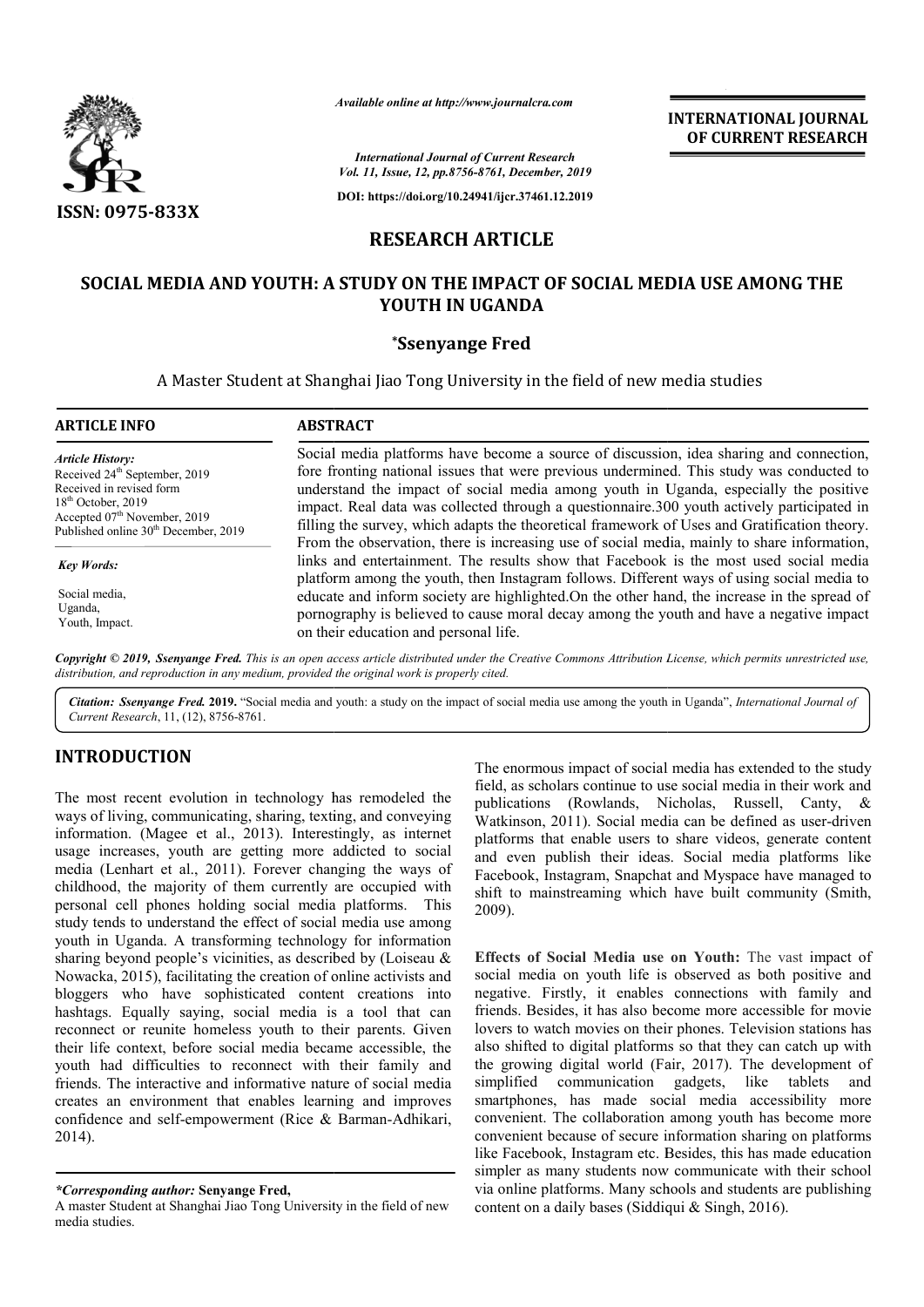Centuries passed when most youth exhibit low-interest levels in political involvement (Bennett, 2008; Dalton, 2008). However, the presence of social media has changed the political landscape. Social media is playing a significant role in generating new political actions and expressions. The great transformation in communication flow has lowered the cost of accessibility. New news and blogging sites are being created on a daily basis, which has turned into a hub for many citizens to get information rapidly (Theocharis, 2011). Social media users keep in touch in case of any action or social movements; they keep sharing information among themselves. Thus social media widen political involvement for the youth because of continuous interaction, thus gaining inspiration to gather for common issues that might be affecting them(Valenzuela, Arriagada, & Scherman, 2012). Social media are now holding an active role in developing youth travel policies, products and marketing campaigns (Bizirgianni & Dionysopoulou, 2013).

**Uses and Gratifications theory:** Uses and Gratifications (U&G) is the theoretical framework used to investigate the reason people use media, what people do with media, as opposed to what it does to them (Hauser, 1999). It also suggests that users' are conscious consumers of their media choice, actively seeking to fulfil their needs from various platforms (Katz, 1974). Due to U&G theory being an axiomatic theoretical approach, it can be applied to the majority of mediated communication mediums from both traditional and new media.

U&G has been pivotal in understanding the shifts in focus by social media users and their agency in the area of media studies. U&G origin from studies of radio listeners in the 1940s. Since then, it has gone through several stages of evolution with each phase addressing the introduction of new mediums (Habermas, 1989). U&G's relevance has increased as a tool for understanding how we, as individuals with various generations, connect with the technologies around us. Modern media habits have transformed mediums such as Facebook groups into a U&G cross-medium platform that places users within virtual public spheres capable of gratifying their needs.

In a research study on the effect of social media use on youth in Uganda, 300 youth were asked about their level of agreement to specific statements about the impact of social media. A drawback of this theory is that it assumes that the users seek gratification. For example, research conducted on social media has attributed to social media users,' message sharing behaviours (Leung, 2013). These motivations stem from the need for self-enhancement, based on four variations of multidimensional narcissistic personality types. They are feeling authoritative or superior over a frequent hunger for vanity (Leung, 2013).

### **Hypotheses of the Study:**

**H1**. Social media use facilitates the creation of awareness among the youth for the betterment of their lives.

**H2**. Social media use is the hub of information and entertainment for youth's interest

**H3**. Social media has an overall positive effect on youth

**Research Questions (RQ):** The following research questions were answered in this study:

**RQ**1: What are the motivations of youth in Uganda to use Social media?

**RQ2:** Does social media have a positive impact on youth in Uganda?

# **METHODOLOGY OF THE STUDY**

The methodology of the study is descriptive. A survey of the research was conducted using a questionnaire. Respondents' task is to discriminate about the social media impact on youth, developing various statements basing of women's life and community, including research design, study population and sample size. Besides, data collection methods, data analysis, and variables are discussed.

**Research Design:** The study was conducted using a descriptive research method; it enables the research to get more opinions from the data collected from the participants.

**Study Population:** Mugenda (2003) defines a population as an entire group of individuals, events, or objects having a similar observable characteristic. The population of the study includes youth in Uganda who are using social media.

**Sample Size:** 300 youth were selected based on none random sampling, including male and female youth.

**Data Analysis:** A computer software known as SPSS, which is a statistical package for social sciences, was used. The data that was collected from the participants were entered into SPSS to analysis it. The final output for data analysis is presented after performing a statistical test. The frequency was calculated as:

$$
((fSA = 5) + (fA = 4) + (fUnc=3) + (fDa=2) + (fSDA=1)
$$
  
*fiotal*

SA is strongly agree A is agree Uncisuncertain, DAis disagree ADA is strongly disagree

### **RESULTS**

The participants were asked to select the social media platforms they use frequently. We found that facebook is the most frequently used social media platforms among youth in Uganda. Table 1 presents the most used social media platforms. 49.3% use Facebook, while 38.6% use Instagram. In addition, 8.6% use Twitter, 1.4% use YouTube and 0.3% use Snapchat.

**Table 1. Most Liked social media platform**

| Social Media platforms |     |      |
|------------------------|-----|------|
| Facebook               | 143 | 49.3 |
| Instagram              | 112 | 38.6 |
| Twitter                | 25  | 8.6  |
| YouTube                |     | 1.4  |
| Snap Chat              |     |      |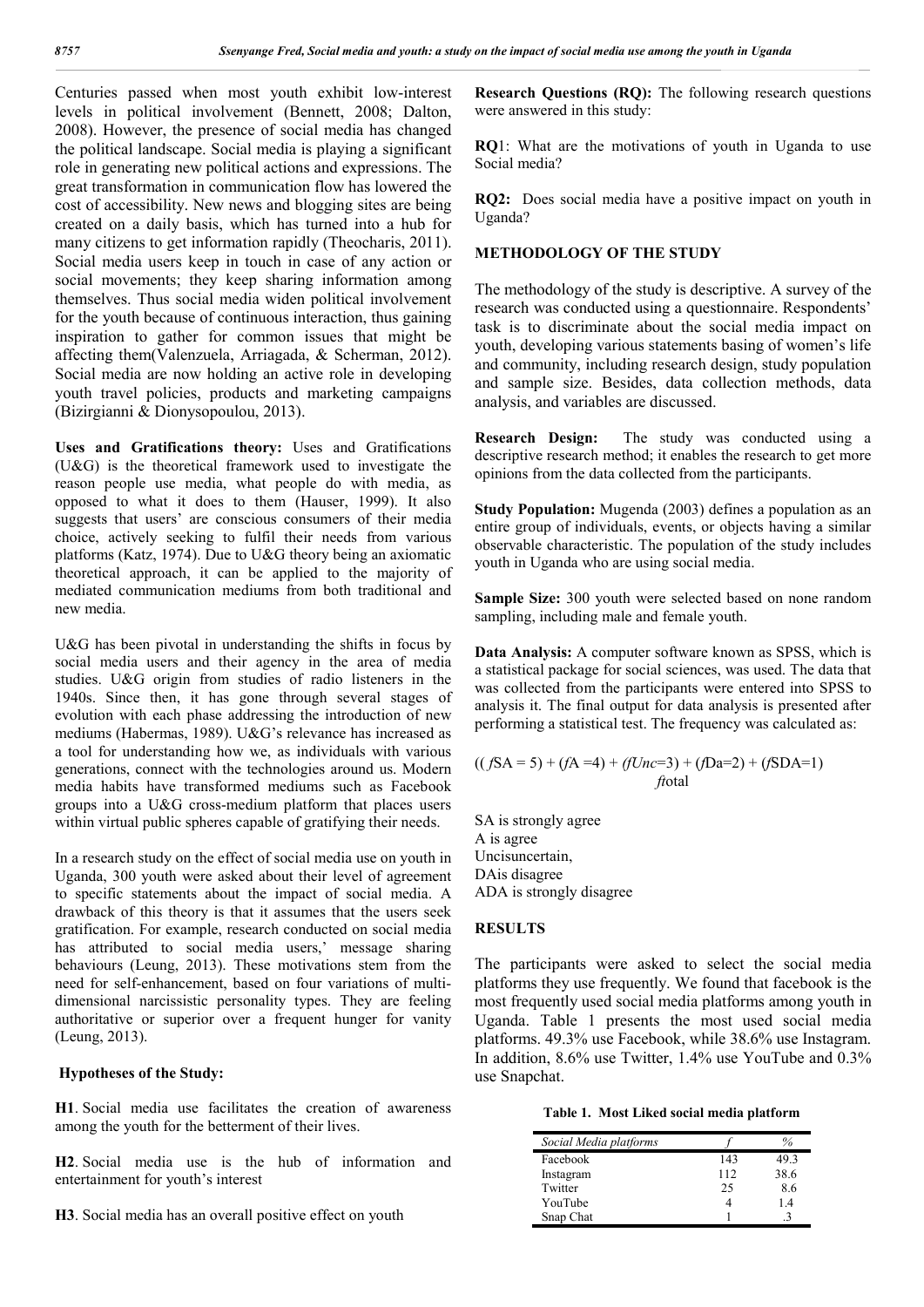# *Statement Response f %* Strongly Disagree 5 1.7<br>Disagree 10 3.4 Social Media Use is significant in Education Disagree 10 3.4<br>Uncertain 37 12.8 Uncertain 37 12.8<br>Agree 126 43.45 Agree 126 43.45<br>
ngly Agree 106 36.65 Strongly Agree

**Table 2. Social media use is significant in youth Education**

### **Table 3. Social media use including chatting, sharing and connecting is just time wasting for the youth**

| Statement                                                                                             | Response                 |     | %    |
|-------------------------------------------------------------------------------------------------------|--------------------------|-----|------|
|                                                                                                       | <b>Strongly Disagree</b> |     | 2.1  |
| Social Media Use, including chatting, sharing, and<br>connecting, is just time wasting for the youth. | Disagree                 | 33  | 11.4 |
|                                                                                                       | Uncertain                | 55  | 19.0 |
|                                                                                                       | Agree                    | 119 | 41.0 |
|                                                                                                       | <b>Strongly Agree</b>    | 69  | 23.8 |

#### **Table 4. Social media use has shifted the sociability ways of many youths.**

| Statement                                                        | Response                 |     | %     |
|------------------------------------------------------------------|--------------------------|-----|-------|
|                                                                  | <b>Strongly Disagree</b> |     | . .4  |
| Social Media Use has shifted the sociability ways of many youths | Disagree                 | 26  | 9.0   |
|                                                                  | Uncertain                | 48  | 16.6  |
|                                                                  | Agree                    | 114 | 39.31 |
|                                                                  | <b>Strongly Agree</b>    | 85  | 29.31 |

# **Table 5. Significant social media use for youth**

| Statement                               | Response                 |     | $\%$  |
|-----------------------------------------|--------------------------|-----|-------|
|                                         | <b>Strongly Disagree</b> | 18  | 6.2   |
| Significant social media use for youth. | Disagree                 | 18  | 6.2   |
|                                         | Uncertain                | 39  | 13.4  |
|                                         | Agree                    | 127 | 43.80 |
|                                         | <b>Strongly Agree</b>    | 79  | 27.2  |

### **Table 6. Social media use is a negative factor in youth studies**

| Statement                                              | Response                 |     | %    |
|--------------------------------------------------------|--------------------------|-----|------|
|                                                        | <b>Strongly Disagree</b> |     | 1.0  |
| Social Media Use is a negative factor in youth studies | Disagree                 | 10  | 3.4  |
|                                                        | Uncertain                | 42  | 14.5 |
|                                                        | Agree                    | 139 | 47.9 |
|                                                        | <b>Strongly Agree</b>    | 85  | 29.3 |

### **Table 7. Social media facilitates the sharing of pornographically materials and un decent images among youth.**

| <i>Statement</i>                                                                                   | Response                 |     | %     |
|----------------------------------------------------------------------------------------------------|--------------------------|-----|-------|
|                                                                                                    | <b>Strongly Disagree</b> |     | 3.8   |
| Social mediafacilitates the sharing of pornographically materials and indecent images among youth. | Disagree                 | 20  | 6.9   |
|                                                                                                    | Uncertain                | 40  | 13.8  |
|                                                                                                    | Agree                    | 110 | 37.93 |
|                                                                                                    | <b>Strongly Agree</b>    | 98  | 33.79 |
|                                                                                                    |                          |     |       |

### **Table 8. Helpfulness of social media on decision making**

| Statement                                                    | Response                 |    | %     |
|--------------------------------------------------------------|--------------------------|----|-------|
|                                                              | <b>Strongly Disagree</b> |    | 2.8   |
| Social Media Use is affecting negatively on a study of youth | Disagree                 |    | 5.2   |
|                                                              | Uncertain                |    | 15.5  |
|                                                              | Agree                    | າາ | 42.1  |
|                                                              | Strongly Agree           | ۵a | 32.07 |

#### **Table 9. Negative social media posts affect users**

| Statement                                          | Response                 |     | %            |
|----------------------------------------------------|--------------------------|-----|--------------|
|                                                    | <b>Strongly Disagree</b> | 20  | 6.9          |
| Table 9: Negative social media posts affect users. | Disagree                 |     | $_{\rm 1.0}$ |
|                                                    | Uncertain                | 30  | 10.3         |
|                                                    | Agree                    | 167 | 57.6         |
|                                                    | <b>Strongly Agree</b>    | 58  | 20.0         |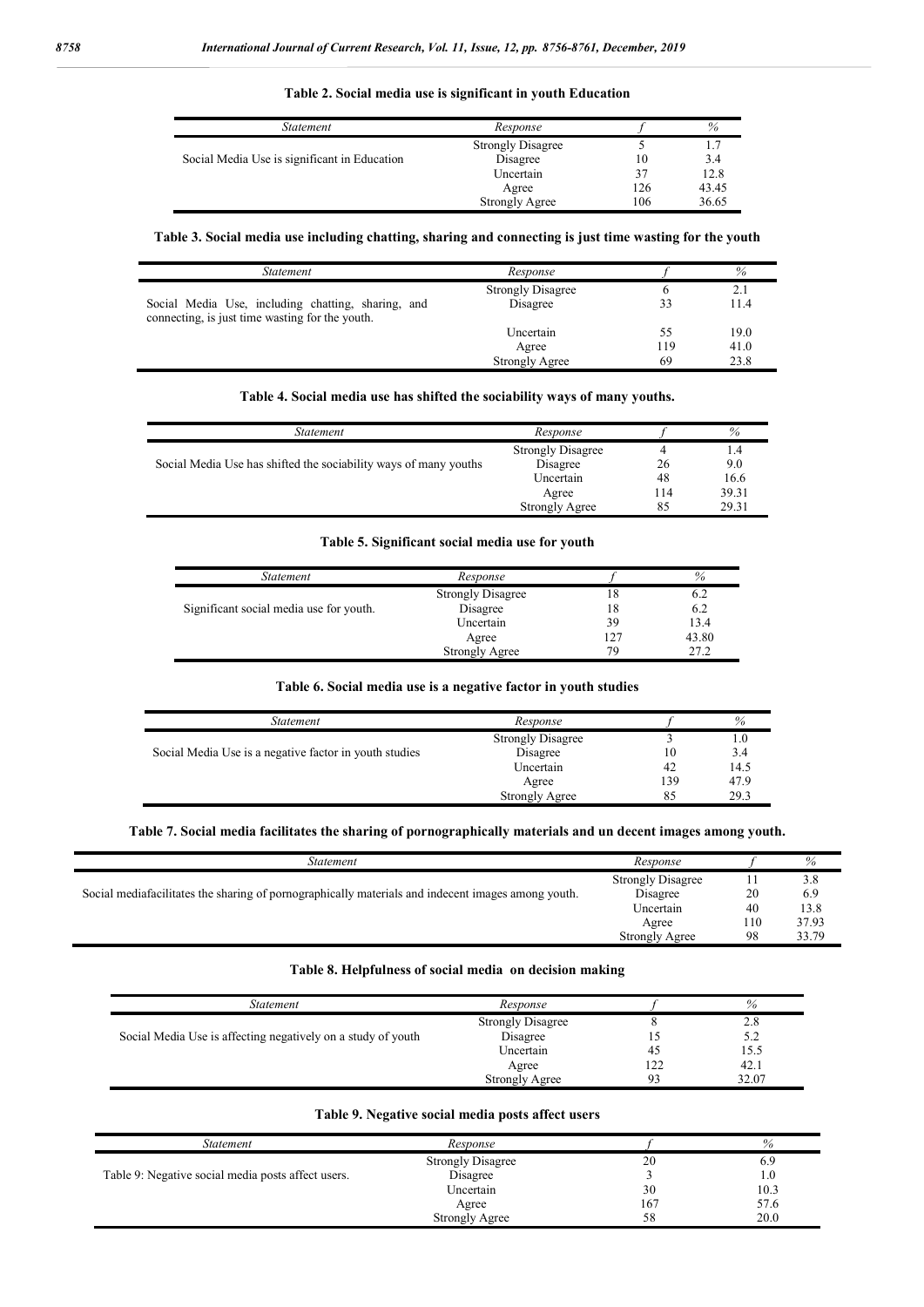| <i>Statement</i>                                                   | Response                 |     | %     |
|--------------------------------------------------------------------|--------------------------|-----|-------|
|                                                                    | <b>Strongly Disagree</b> |     | 3.8   |
| Social media use is worsening physical communication among people. | Disagree                 | 16  | 5.5   |
|                                                                    | Uncertain                | 64  | 22.1  |
|                                                                    | Agree                    | 18، | 40.69 |
|                                                                    | <b>Strongly Agree</b>    | 74  | 25.52 |

# **Table 10. Social media use is worsening physical communication among people**

# **Table 11. Social media use is holding a significant percentage in youth**

| Statement                                                      | Response                 |     | %     |
|----------------------------------------------------------------|--------------------------|-----|-------|
|                                                                | <b>Strongly Disagree</b> |     | 3.1   |
| Social media use is holding a significant percentage in youth. | Disagree                 |     | 4.5   |
|                                                                | Uncertain                | 43  | 14.8  |
|                                                                | Agree                    | 125 | 43.10 |
|                                                                | <b>Strongly Agree</b>    | 93  | 32.07 |

### **Table 12. Social media use improves knowledge among users for a different aspect of life**

| Statement                                                                       | Response                 |     | $\%$  |
|---------------------------------------------------------------------------------|--------------------------|-----|-------|
|                                                                                 | <b>Strongly Disagree</b> | 10  |       |
| Social media use improves knowledge among users for a different aspect of life. | Disagree                 | 25  | 8.6   |
|                                                                                 | Uncertain                | 74  | 25.5  |
|                                                                                 | Agree                    | 110 | 37.93 |
|                                                                                 | <b>Strongly Agree</b>    | 63  | 21.72 |

# **Table 13. There is ethical and moral decay among the youth who users social media**

| Statement                                                                | Response                 |     | %     |
|--------------------------------------------------------------------------|--------------------------|-----|-------|
|                                                                          | <b>Strongly Disagree</b> |     | 3.1   |
| There is ethical and moral decay among the youth who users social media. | Disagree                 |     | 2.4   |
|                                                                          | Uncertain                |     | 17.9  |
|                                                                          | Agree                    | 130 | 44.83 |
|                                                                          | <b>Strongly Agree</b>    | 82  | 28.28 |

# **Table 14. Social media use has a key role in the betterment of society**

| Statement                                                     | Response                 |     | %     |
|---------------------------------------------------------------|--------------------------|-----|-------|
|                                                               | <b>Strongly Disagree</b> |     | 1.0   |
| Social media use has a key role in the betterment of society. | Disagree                 |     | 2.1   |
|                                                               | Uncertain                | 68  | 23.4  |
|                                                               | Agree                    | 137 | 47.24 |
|                                                               | <b>Strongly Agree</b>    | -67 | 23.10 |

# **Table 15. Social media is a key factor in fostering political empowerment among youth**

| Statement                                                                    | Response                 |     | %     |
|------------------------------------------------------------------------------|--------------------------|-----|-------|
|                                                                              | <b>Strongly Disagree</b> |     | 1.4   |
| Social Media is a key factor in fostering political empowerment among youth. | Disagree                 | 14  | 4.8   |
|                                                                              | Uncertain                | 55  | 19.1  |
|                                                                              | Agree                    | 139 | 47.93 |
|                                                                              | <b>Strongly Agree</b>    |     | 24.48 |

# **Table 16. Social media use has changed the mode of advertising and business perspective that have boosted youth involvement**

| Statement                                                                                                             | Response                 |     | $\%$ |
|-----------------------------------------------------------------------------------------------------------------------|--------------------------|-----|------|
|                                                                                                                       | <b>Strongly Disagree</b> |     | 1.0  |
| Social Media Use has changed the mode of advertising and business perspective<br>that have boosted youth involvement. | Disagree                 |     | 7.6  |
|                                                                                                                       | Uncertain                | 51  | 17.6 |
|                                                                                                                       | Agree                    | 116 | 40.0 |
|                                                                                                                       | <b>Strongly Agree</b>    | 86  | 29.7 |

# **Table 17. Social media platforms have smoothened the connecting between families, friends and business**

| Statement                                                                                      | Response                 |     | %     |
|------------------------------------------------------------------------------------------------|--------------------------|-----|-------|
|                                                                                                | <b>Strongly Disagree</b> |     | 2.8   |
| Social Media Platforms have smoothened the connection between families, friends, and business. | Disagree                 | 22  | 7.6   |
|                                                                                                | Uncertain                | 45  | 15.5  |
|                                                                                                | Agree                    | 141 | 48.62 |
|                                                                                                | <b>Strongly Agree</b>    | 60  | 20.7  |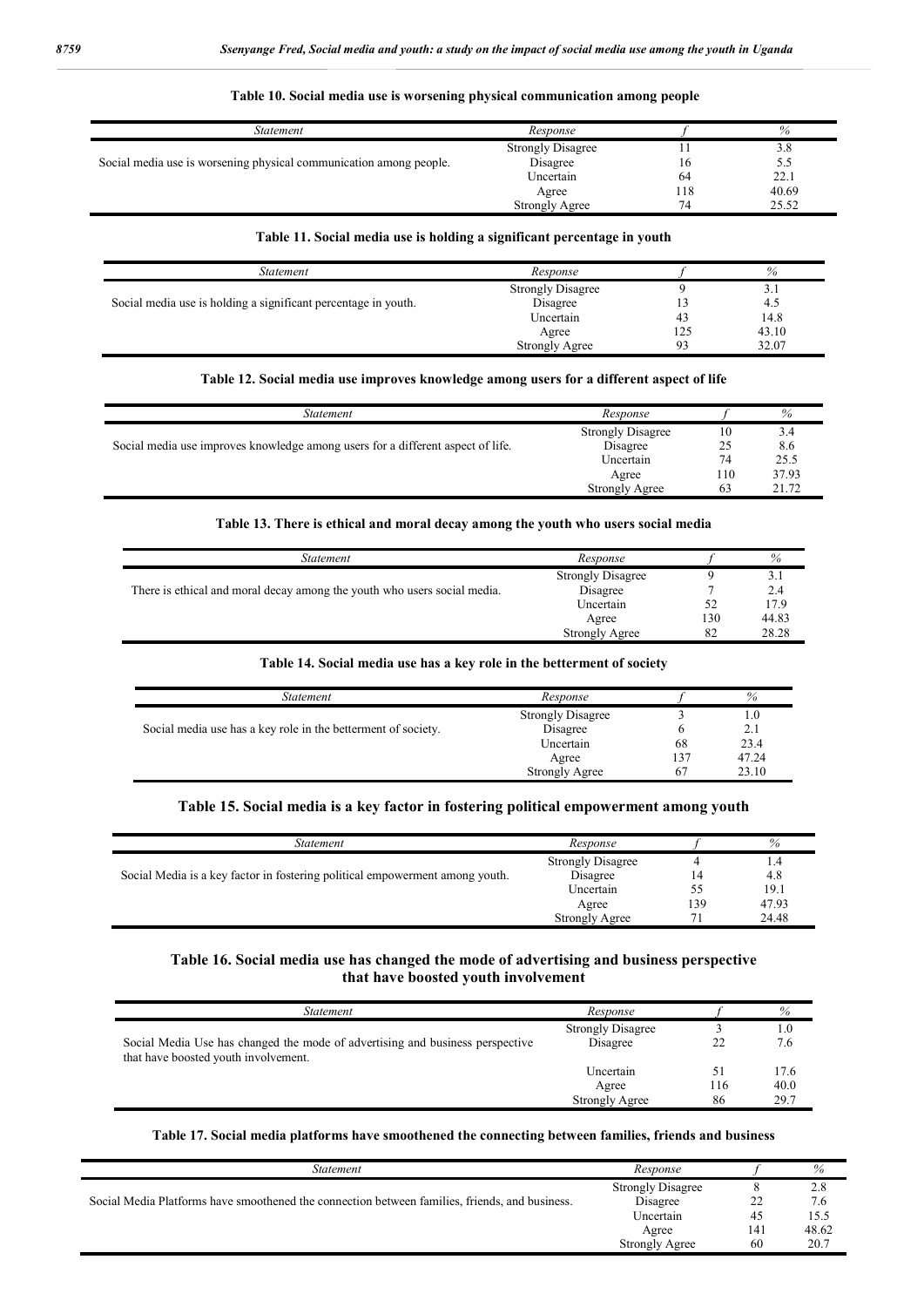| Statement                                                       | Response                 |     | %     |
|-----------------------------------------------------------------|--------------------------|-----|-------|
|                                                                 | <b>Strongly Disagree</b> |     | 2.8   |
| Social Media userscan create development awareness among youth. | Disagree                 |     | 5.9   |
|                                                                 | Uncertain                | 56  | 19.3  |
|                                                                 | Agree                    | 146 | 50.34 |
|                                                                 | <b>Strongly Agree</b>    | 49  | 16.90 |

**Table 18. Social media use can create development awareness among youth**

#### **Table 19. Social media use affects youth involvement in physical activities**

| Statement                                                          | Response                 | $\%$  |
|--------------------------------------------------------------------|--------------------------|-------|
|                                                                    | <b>Strongly Disagree</b> | 0.3   |
| Social Media Use affects youth involvement in physical activities. | Disagree                 | -4.   |
|                                                                    | Uncertain                | 31.4  |
|                                                                    | Agree                    | 26.55 |
|                                                                    | <b>Strongly Agree</b>    | 32.07 |

#### **Table 20. Social media incite curiosity for youth to participate and connect around the world**

| Statement                                                                           | Response                 |     | %     |
|-------------------------------------------------------------------------------------|--------------------------|-----|-------|
|                                                                                     | <b>Strongly Disagree</b> |     | 4.,   |
| Social media incite curiosity for youth to patriciate and connect around the world. | Disagree                 |     | 2.1   |
|                                                                                     | Uncertain                | 29  | 10.0  |
|                                                                                     | Agree                    | 148 | 51.03 |
|                                                                                     | <b>Strongly Agree</b>    | 87  | 30    |
|                                                                                     |                          |     |       |

#### **Table 21.Social media is a useful tool for learning as it can facilitate instantaneously exchange of information globally**

| Statement                                                                                                                 | Response                 |     | %     |
|---------------------------------------------------------------------------------------------------------------------------|--------------------------|-----|-------|
|                                                                                                                           | <b>Strongly Disagree</b> | 10  | 3.4   |
| Social media is a use ful tool for learning as it can facilitate the<br>exchange of information instantaneously globally. | Disagree                 |     | 3.1   |
|                                                                                                                           | Uncertain                | 32  | 11.0  |
|                                                                                                                           | Agree                    | 141 | 48.62 |
|                                                                                                                           | <b>Strongly Agree</b>    | 89  | 30.69 |

#### **Table 22. Social media use enables more quick accessibility to information instantly***.*

| <i>Statement</i>                                                                         | Response                 |     | %     |
|------------------------------------------------------------------------------------------|--------------------------|-----|-------|
|                                                                                          | <b>Strongly Disagree</b> |     | 2.1   |
| Social media use enables more quick accessibility to political information<br>instantly. | Disagree                 |     | 4.1   |
|                                                                                          | Uncertain                | 43  | 14.8  |
|                                                                                          | Agree                    | 134 | 46.21 |
|                                                                                          | <b>Strongly Agree</b>    | 88  | 30.34 |

#### **Table 23. Social media use improves my political understanding which gives youth the ability to discuss in more informed ways**

| <i>Statement</i>                                                                                                       | Response                 |     | %     |
|------------------------------------------------------------------------------------------------------------------------|--------------------------|-----|-------|
|                                                                                                                        | <b>Strongly Disagree</b> |     | 1.4   |
| Social media use improves my political understanding that gives youth the<br>ability to discuss in more informed ways. | Disagree                 | 14  | 4.8   |
|                                                                                                                        | Uncertain                | 38  | 13.1  |
|                                                                                                                        | Agree                    | 148 | 51.03 |
|                                                                                                                        | <b>Strongly Agree</b>    |     | 25.86 |

**Table 2:** Respondents were asked about the importance of social media use in education, and 80.1 % agreed or strongly agreed that social media use is significant in education, while 5.1% disagreed or strongly disagreed. The percentage difference between those who agreed and those who did not agree signifies that social media use is a key in education among youth in Uganda. **Table 3**: 64.8% of the respondents agreed or strongly agreed that social media use is just timewasting. 13.5 % disagreed or strongly disagreed. This indicates that the importance of social media is not clear to the youth. 68.6 % agreed or strongly agreed that social media use has shifted the sociability ways of the current generation. 16.6% are uncertain, 9.0% disagreed and 1.4% strongly disagreed with the statement.

Table 5: 12.4% of the respondents strongly disagree or disagree that social media is not significant to youth, 13.4 % are uncertain while the majority (71%) agree or strongly agree that social media is significant to youth. Table 6: 77.2% agree or strongly agree that social media has a negative impact on youth's studies. Very few (4.4%) disagree or strongly disagree. The results show that most youths understand the negative impact social media may have if it is not well utilised. Table 7: 71.7 % of the respondents agreed or strongly agreed that social media facility the sharing of pornography. 14% are uncertain about it, while 10.7% disagreed or strongly disagreed with the statement. The high agreement testifies to that social media currently facilitate the sharing of indecent images and video among the youth.